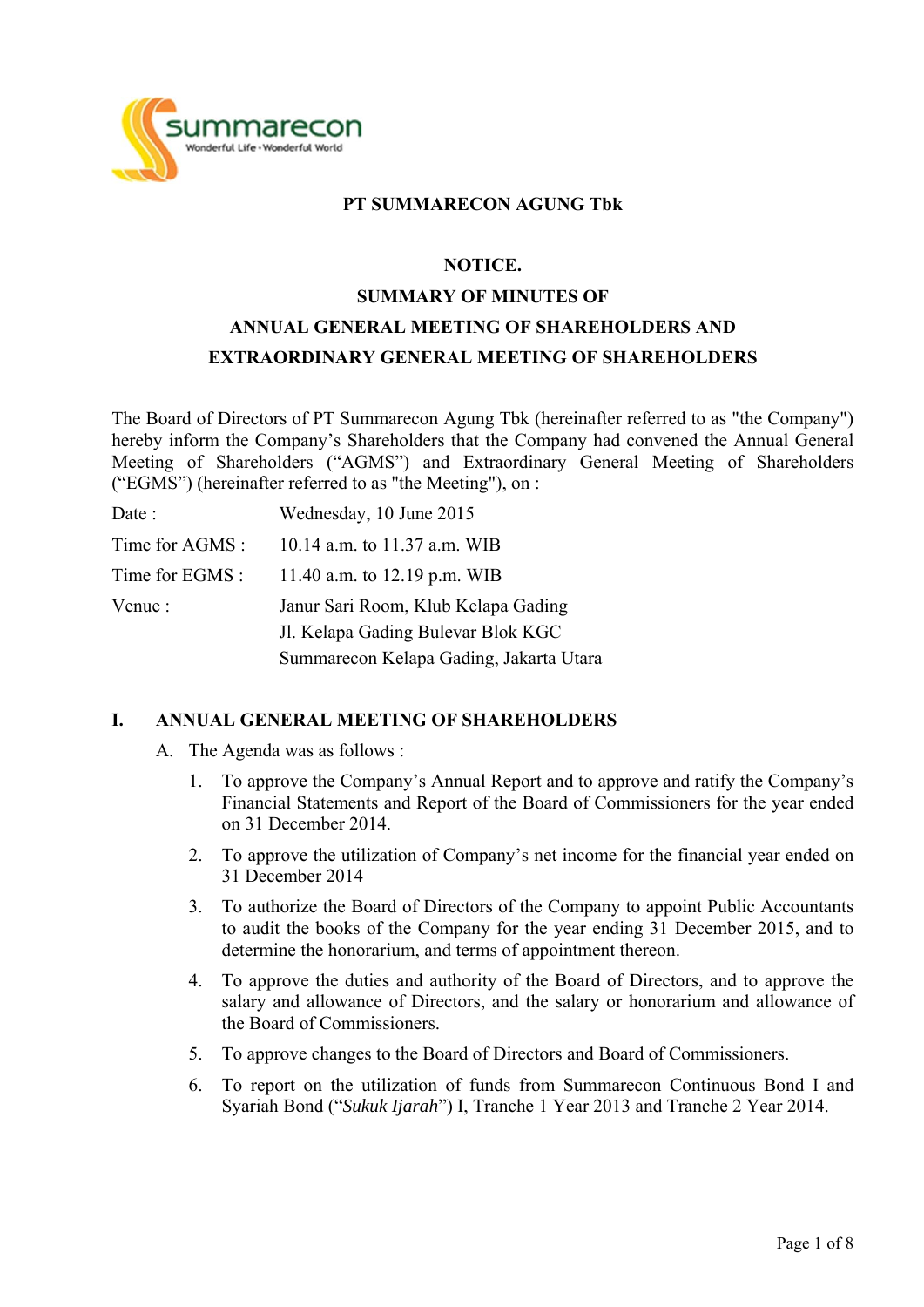B. The Meeting was attended by :

Board of Directors

| Director                        | : Adrianto Pitoyo Adhi  |
|---------------------------------|-------------------------|
| Director                        | : Lexy Arie Tumiwa      |
| Director                        | : Liliawati Rahardjo    |
| <b>Independent Director</b>     | : Ge Lilies Yamin       |
| Director                        | : Soegianto Nagaria     |
| Director                        | : Herman Nagaria        |
| Director                        | : Yong King Ching       |
| Director                        | : Sharif Benyamin       |
| Board of Commissioners          |                         |
| President Commissioner          | : Ir. Soetjipto Nagaria |
| Commissioner                    | : Harto Djojo Nagaria   |
| <b>Independent Commissioner</b> | : Drs. H. Edi Darnadi   |
| <b>Independent Commissioner</b> | : Esther Melyani Homan  |

- C. The Meeting was attended by 11,555,394,950 shares with valid voting rights or equivalent to 80.097% of the total shares with valid voting rights which have been issued by the Company.
- D. Shareholders were given the opportunity to raise questions and/or give opinions related to each item on the Agenda of the Meeting.
- E. Shareholders or their proxies did not raise any questions or commented on the six (6) items in the Agenda.
- F. The process for passing of resolutions in the Meeting was as follows:

Resolutions shall be passed by mutual consent. When consensus is not reached, then it shall be decided by voting rights.

G. The results of the voting process, total votes casted and the total votes as a percentage of total quorum in the Meeting were as follows :

| <b>Agenda Item</b> | <b>Assent</b>                         | <b>Dissent</b>                     | <b>Abstain</b>                  |
|--------------------|---------------------------------------|------------------------------------|---------------------------------|
| Item No. 1         | 11,547,933,850 votes<br>or $99.935\%$ | 7,461,100 votes<br>or $0.065\%$    | $\Omega$                        |
| Item No. 2         | 11,555,036,350 votes<br>or 99.997%    | 0                                  | 358,600 votes<br>or $0.003\%$   |
| Item No. 3         | 10,291,234,370 votes<br>or $89.060\%$ | 1,254,672,280 votes<br>or 10.858 % | 9,488,300 votes<br>or $0.082\%$ |
| Item No. 4         | 11,407,832,150 votes<br>or $98.723\%$ | 144,733,700 votes<br>or $1.253\%$  | 2,829,100 votes<br>or $0.024\%$ |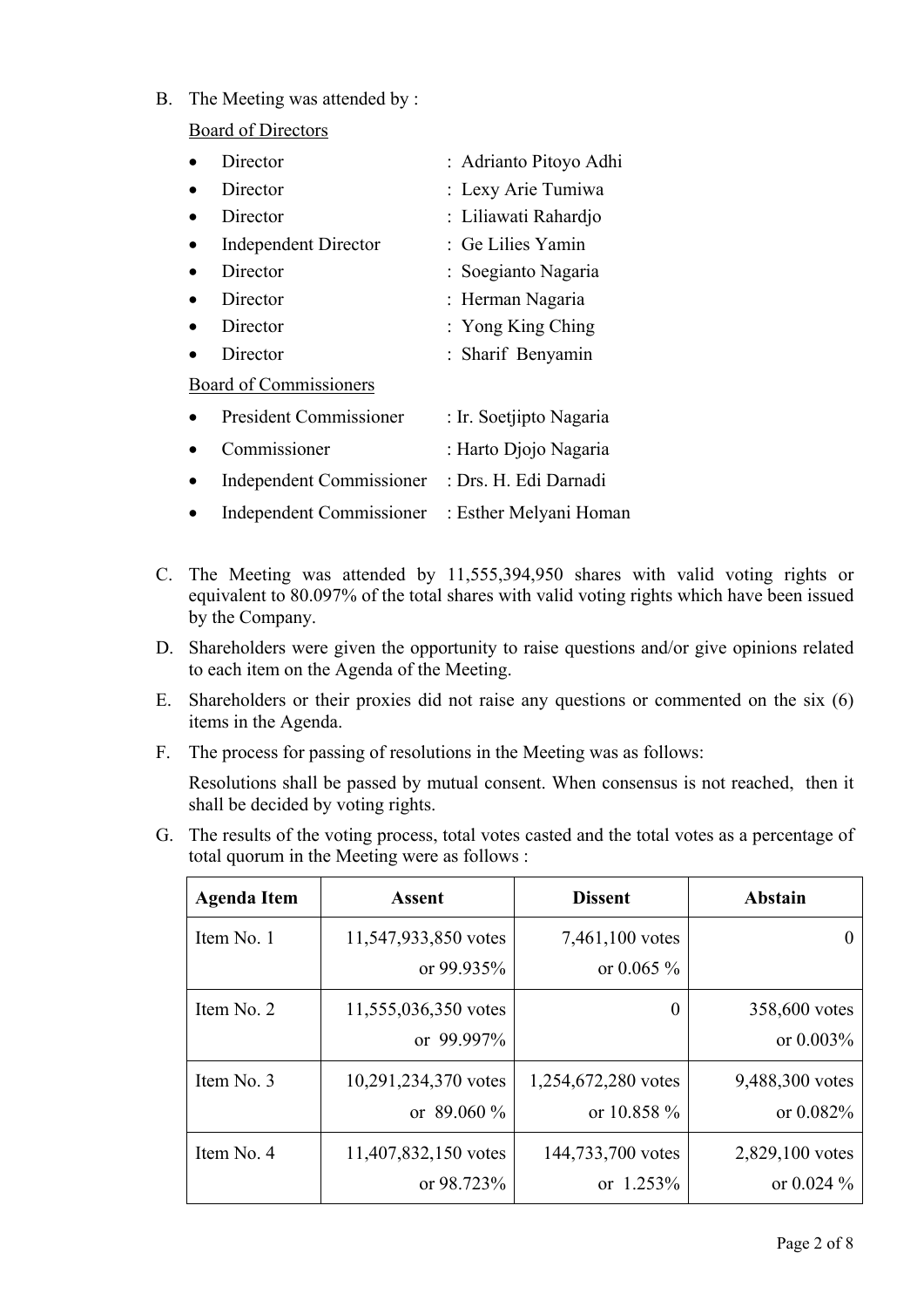| <b>Agenda Item</b>                | Assent        | <b>Dissent</b>      | Abstain           |
|-----------------------------------|---------------|---------------------|-------------------|
| Item No. 5<br>8,768,190,140 votes |               | 2,517,706,278 votes | 269,498,532 votes |
|                                   | or $75.880\%$ | or 21.788%          | or $2.332\%$      |

H. The resolutions passed were :

#### **Item 1 :**

To approve and adopt the Company's Annual Report for the financial year ended on 31 December 2014, including the Annual Report of the Board of Directors, the Company's Financial Statements for the year ended on 31 December 2014 which was audited by the Public Accounting Firm "Purwantono, Suherman & Surja" with an "Unqualified" opinion according to the report Number: RPC-7131/PSS/2015 dated 23 March 2015, and the Report of the Board of Commissioners, as well as to grant full release and discharge (acquit et de charge) to all members of the Board of Directors and the Board of Commissioners for the management and supervisory actions they carried out during the financial year, to the extent that their actions are recorded in the Company's Financial Statements for the year ended 2014, and in accordance with the prevailing laws and regulations.

#### **Item 2 :**

- 1. To approve the use of the Company's net profits for the financial year ended on 31 December 2014, as recorded in the Statement of Financial Position and Statement of Comprehensive Income for the financial year ended on 31 December 2014 which was approved and adopted in the first item on the agenda of the AGMS. The Company has made net profit of Rupiah 1,387,516,904,000.- and has been approved to be approriated as follows:
	- (i) Distribution of cash dividends of Rupiah 20.- per share to be distributed to the shareholders whose names are registered in the Company's Register of Shareholders at 4.00 p.m. WIB on 22 June 2015
	- (ii) Rupiah 13,875,169,000.-(thirteen billion eight hundred seventy five million, one hundred sixty nine thousand Rupiah) of the net profit for the financial year ended on 31 December 2014, shall be allocated for "reserve funds" in accordance with Article 70 of Law Number 40 of 2007 regarding Limited Liability Company.
	- (iii) The balance of the net profits will be included as retained earnings.
- 2. The schedules and procedures for payment of the cash dividend are as follows:
	- (i) Shareholders who are entitled to the dividends are those shareholders whose names are registered in the Company's Register of Shareholders at 4.00 p.m. on 22 June 2015.
	- (ii) Cum Dividend in Regular and Negotiable Markets on 17 June 2015
	- (iii) Ex dividend in Regular and Negotiable Markets on 18 June 2015
	- (iv) Cum Dividend in Cash Market on 22 June 2015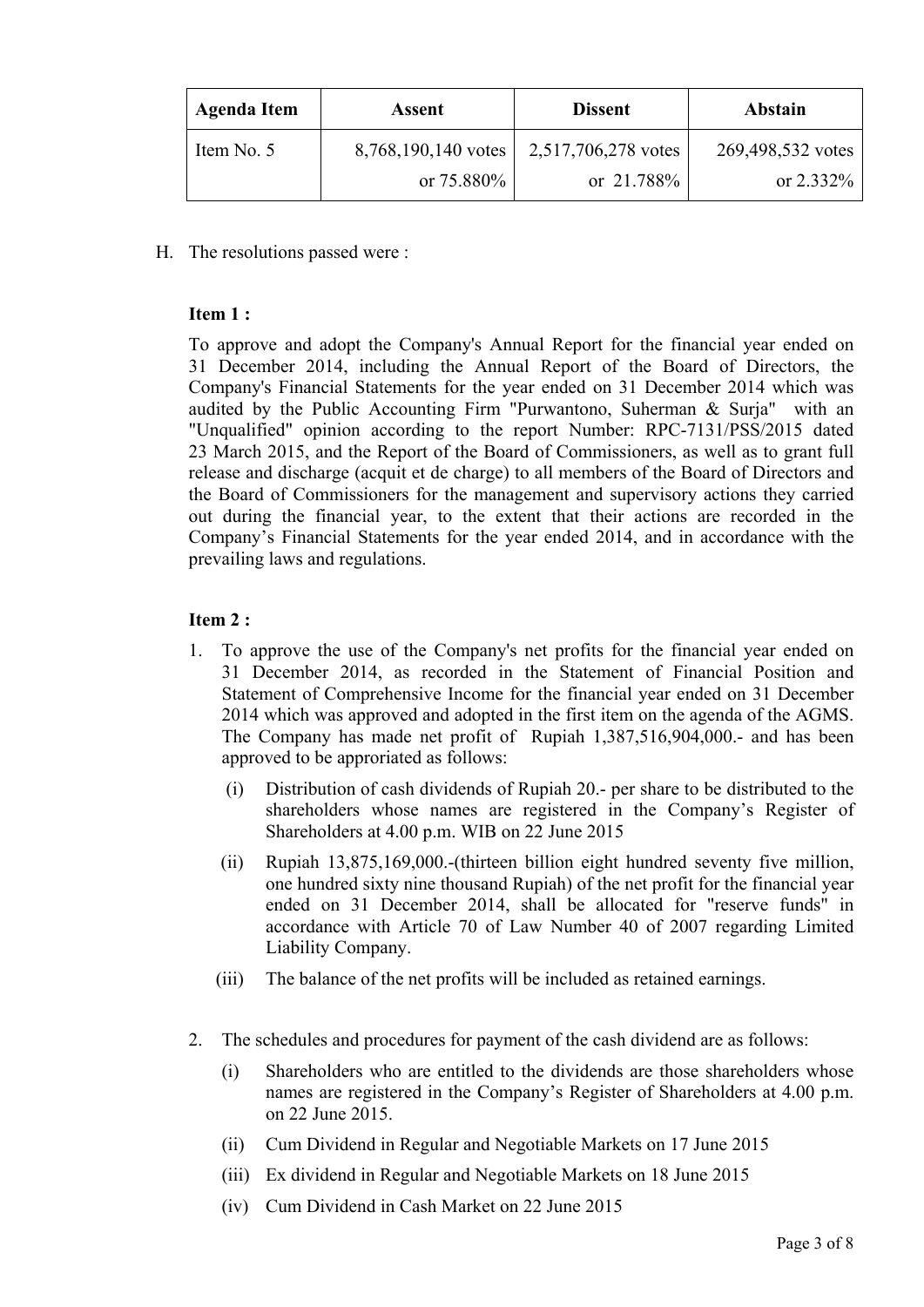- (v) Ex Dividend on the Cash Market on 23 June 2015
- (vi) Payment of cash dividend starting from 10 July 2015
- (vii) The tax on dividends will be calculated in accordance with the prevailing tax regulations and the payment shall be made no later than 10 July 2015.
- (viii) Shareholders who are Foreign Taxpayers, and shareholders who require payment by transfer to their bank accounts must submit their written request addressed to the Company's office at Jl. Perintis Kemerdekaan No. 42, Jakarta 13210, for the attention of the Corporate Secretary, no later than 4.00 p.m. WIB on 11 July 2014.
- (ix) Shareholders who are domestic taxpayers in the form of a legal entity and have not submitted a Taxpayer Registration Number ("NPWP") shall be obliged to submit the NPWP to KSEI or the Securities Administration Bureau of PT Sirca Datapro Perdana located at Jl. Johar 18 Jakarta 10340 no later than 4.00 p.m. on 22 June 2015. The cash dividend payable to the Domestic Legal Entity Taxpayer without the NPWP will be subject to Income Tax of 30%.
- (x) For shares that have not been recorded under Collective Custody with KSEI, the Company will pay the dividends by sending the cheque to the address of each shareholder in accordance with the address as stated in the Register of Shareholders, or at the written request of the shareholder the Company will transfer such dividends to the bank account of the respective shareholder.
- (xi) For shares that have been recorded under Collective Custody with KSEI, the Company will pay the dividends to the shareholders in accordance with the shareholders' details received from KSEI, and the withholding tax shall be deducted in compliance with prevailing laws and regulations.
- (xii) Company will make payments to KSEI, and KSEI will thereon distribute the dividends to the shareholders' accounts at the securities and/or custodian companies and/or banks.
- (xiii) The Annual General Meeting of Shareholders has authorized the Board of Directors to take all necessary action for the dividend payment.

## **Item 3 :**

To authorize the Board of Directors of the Company with the approval of the Board of Commissioners to appoint a Public Accountant registered with the Indonesia Financial Services Authority as the Public Accountant of the Company, to audit the Company's books for the financial year ending 31 December 2015 and to authorize the Board of Directors to determine the amount of honorarium for the Public Accountant and other requirements for the appointment.

## **Item 4 :**

- 1. To authorize the Board of Commissioners to perform the remunerative function of :
	- Determining the salary, merit pay and allowances for each member of the Board of Directors for the financial year ending 2015;
	- Determining and distributing the salary or honorarium and allowances to each member of the Board of Commissioners for the financial year ending 2015; and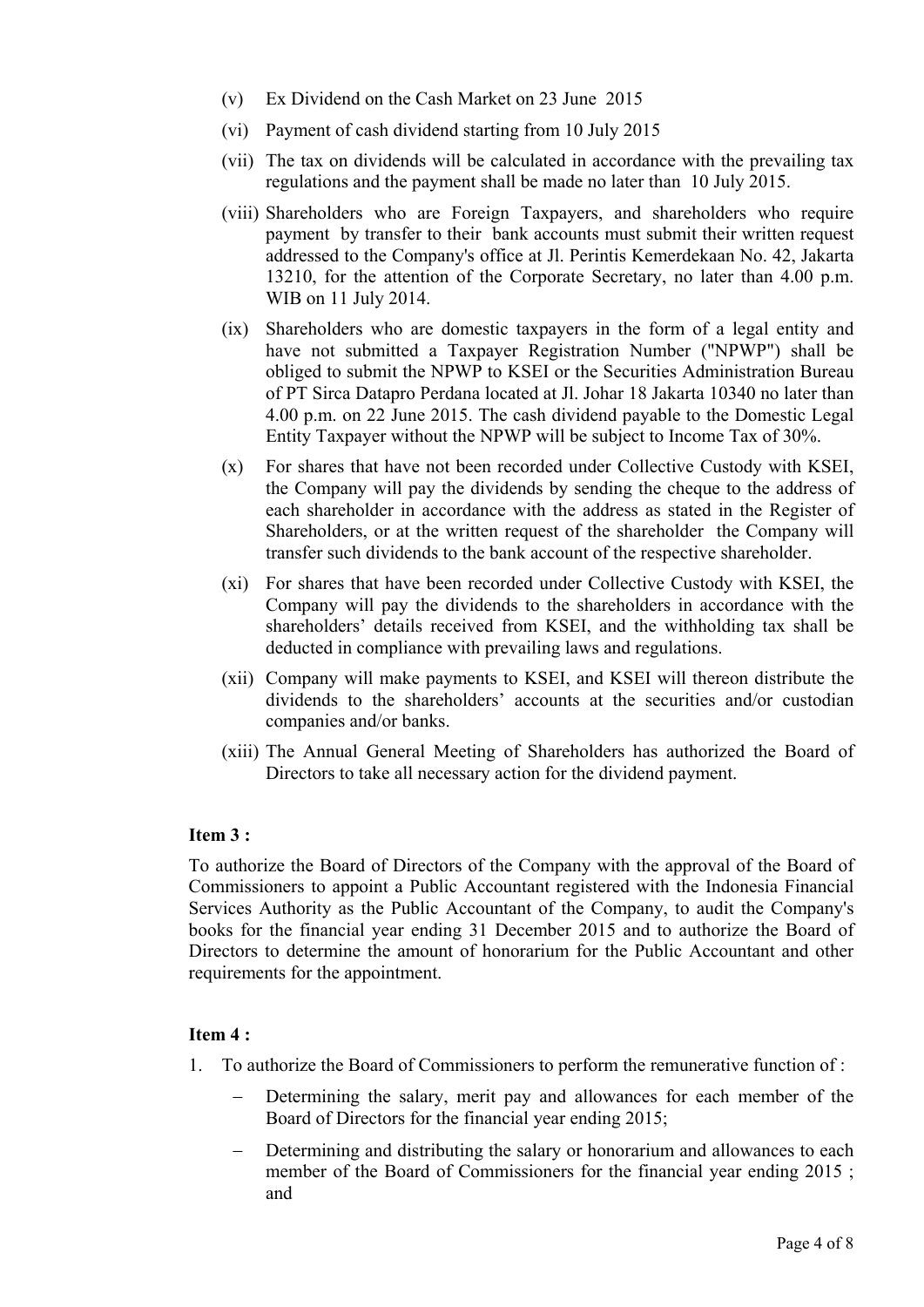2. To authorize the Company's Board of Directors Meeting to set down the division of duties and authority of the Company's Board of Directors' members.

## **Item 5 :**

1. To respectfully discharge all present members of the Board of Directors and Board of Commissioners, and to appoint members to the Board of Directors and Board of Commissioners, with a term of office commencing from the close of the Meeting and end at the close of the General Meeting of Shareholders of the Company to be held in 2020, with the following composition:

## Board of Directors

| <b>President Director</b>       | : Adrianto Pitoyo Adhi  |
|---------------------------------|-------------------------|
| Director                        | : Lexy Arie Tumiwa      |
| Director                        | : Liliawati Rahardjo    |
| <b>Independent Director</b>     | : Ge Lilies Yamin       |
| Director                        | : Soegianto Nagaria     |
| Director                        | : Herman Nagaria        |
| Director                        | : Yong King Ching       |
| Director                        | : Sharif Benyamin       |
| Board of Commissioners          |                         |
| <b>President Commissioner</b>   | : Ir. Soetjipto Nagaria |
| Commissioner                    | : Harto Djojo Nagaria   |
| <b>Independent Commissioner</b> | : Drs. H. Edi Darnadi   |
| <b>Independent Commissioner</b> | : Esther Melyani Homan  |

2. To authorize the Board of Directors to determine the division of duties and authority of the directors, and to authorize the Board of Directors to document the appointments under notarial deed, including informing the relevant authorities, and to register as well as take all necessary actions in connection with the resolution.

## **Item 6 :**

Item 6 of the Agenda did not require the passing of any resolution.

#### **II. EXTRAORDINARY GENERAL MEETING OF SHAREHOLDERS**

- A. The Agenda was as follows :
	- 1. Changes to the Articles of Association of the Company in accordance with the regulations of the Financial Services Authority.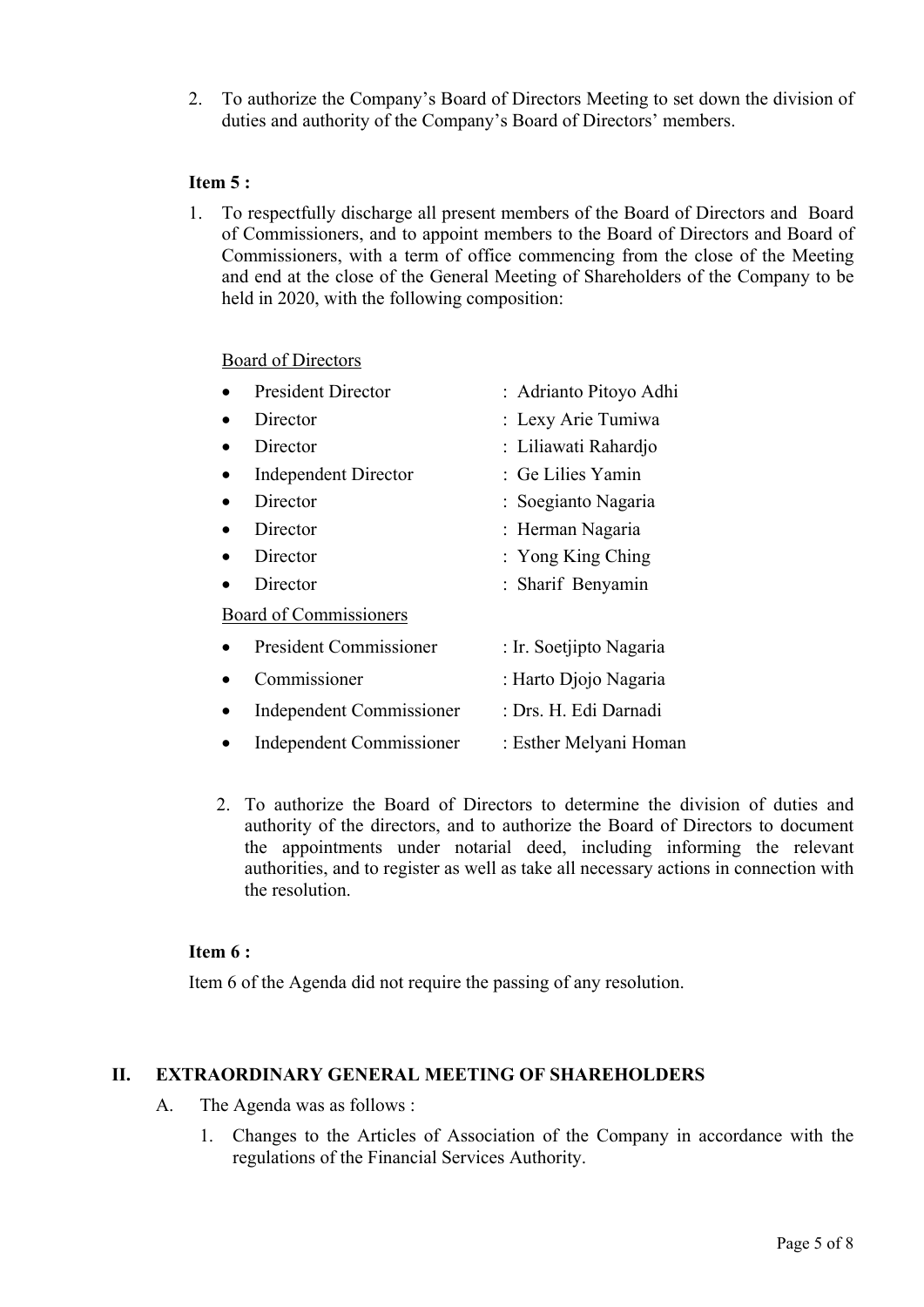- 2. To authorize the company to pledge assets in excess of 50% (fifty percent) of the company's equity now and in the future when securing financial facilities through Banks, Non-bank Financial Institutions, and from the Public (through financial instruments other than shares from Public offering).
- 3. To authorize the company to transfer assets of the Company, in the form of land and building located at Sentra Kelapa Gading, to PT Summarecon Investment Property, a subsidiary of the Company.
- B. The Meeting was attended by :

Board of Directors

| President Director          | : Adrianto Pitoyo Adhi |
|-----------------------------|------------------------|
| Director                    | : Lexy Arie Tumiwa     |
| Director                    | : Liliawati Rahardjo   |
| <b>Independent Director</b> | : Ge Lilies Yamin      |
| Director                    | : Soegianto Nagaria    |
| Director                    | : Herman Nagaria       |
| Director                    | : Yong King Ching      |
| Director                    | : Sharif Benyamin      |
|                             |                        |

#### Board of Commissioners

|  | <b>President Commissioner</b> |  | : Ir. Soetjipto Nagaria |  |
|--|-------------------------------|--|-------------------------|--|
|--|-------------------------------|--|-------------------------|--|

- Commissioner : Harto Djojo Nagaria
- Independent Commissioner : Drs. H. Edi Darnadi
- Independent Commissioner : Esther Melyani Homan
- C. The Meeting was attended by 11,555,222,888 shares with valid voting rights or equivalent to 80.096% of the total shares with valid voting rights which have been issued by the Company.
- D. Shareholders were given the opportunity to raise questions and/or give opinions related to each item on the agenda of the Meeting.
- E. Shareholders or their proxies did not raise any questions or commented on the three (3) items in the Agenda.
- F. The process for passing of resolutions in the Meeting was as follows:

Resolutions shall be passed by mutual consent. When consensus is not reached, then it shall be decided by voting rights.

G. The results of the voting process, total votes casted and the total votes as a percentage of total quorum in the Meeting were as follows :

| Agenda Item | Assent               | <b>Dissent</b>    | <b>Abstain</b> |
|-------------|----------------------|-------------------|----------------|
| Item No. 1  | 11,346,716,508 votes | 208,147,780 votes | 358,600 votes  |
|             | or $98.196\%$        | or $1.801\%$      | or $0.003\%$   |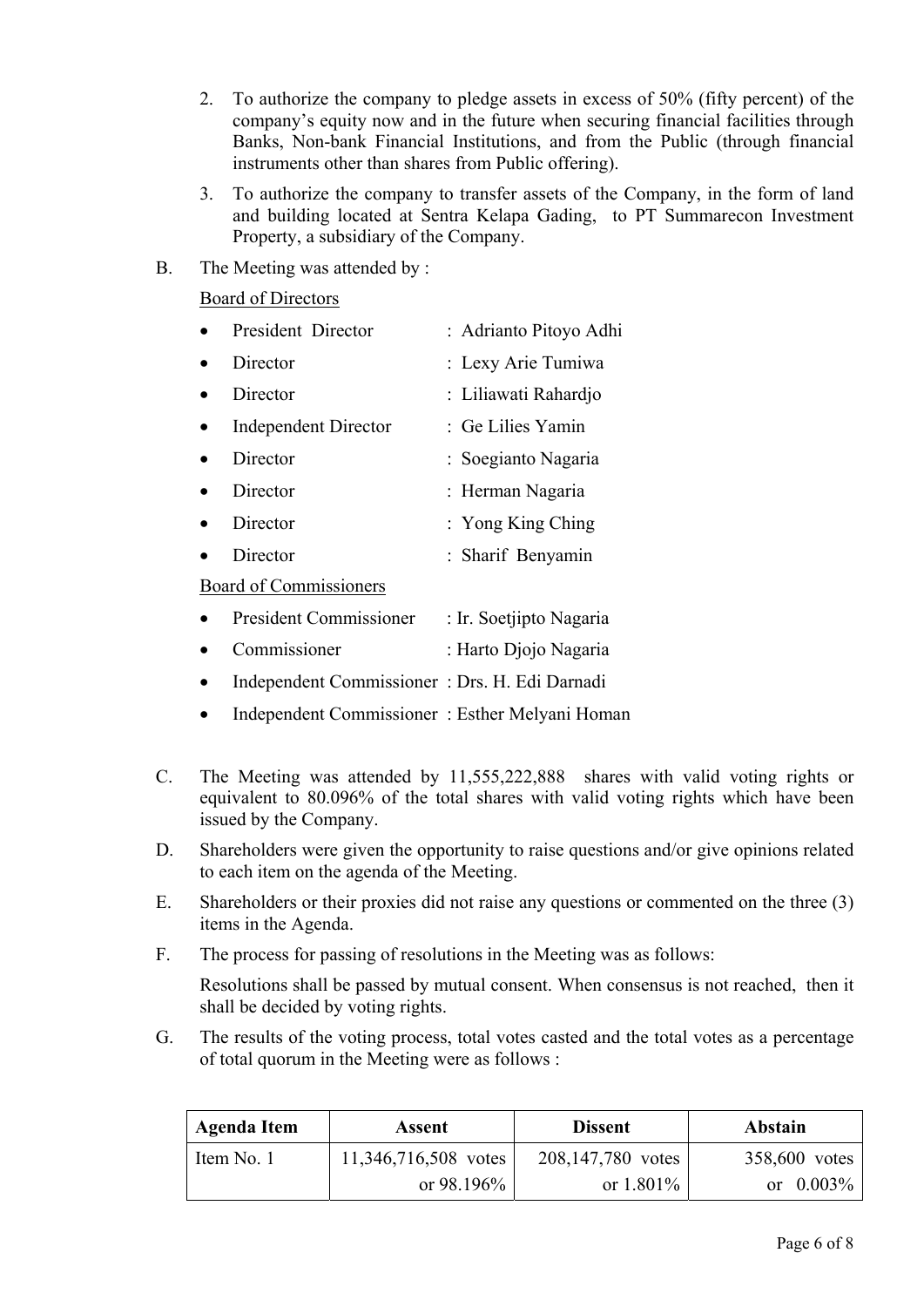| <b>Agenda Item</b> | <b>Assent</b>        | <b>Dissent</b>                            | <b>Abstain</b>     |
|--------------------|----------------------|-------------------------------------------|--------------------|
| Item No. 2         |                      | 9,039,599,692 votes   2,510,662,896 votes | 4,960,300<br>votes |
|                    | or $78.230\%$        | or $21.727\%$                             | or $0.043\%$       |
| Item No. 3         | 11,363,255,056 votes |                                           | 191,967,832 votes  |
|                    | or 98.339%           |                                           | or $1.661\%$       |

H. The resolutions passed were :

## **Item 1 :**

- 1. To approve amendments to the Company's Articles of Association in accordance with the Financial Services Authority Regulation Number: 32/POJK.04/2014 concerning the plans and the holding of General Meeting of Shareholders for Public Company and Regulation Number: 33/POJK.04/2014 concerning the Board of Directors and the Board of Commissioners of Public Company;
- 2. To approve the term of service of the members of the Board of Directors and the Board of Commissioners for 5 (five) years as of the closing of the Meeting;
- 3. To authorize the Board of Directors of the Company with substitution right to take all necessary actions related to the resolutions of this Item including but not limited to recompiling, renewing or making amendment to the Articles of Association and to restate the entire amendments to the Company's Articles of Association in a separate Notarial Deed, including notifying the amendments to the Company's Articles of Association to the Minister of Justice and Human Rights of the Republic of Indonesia and taking all relevant and necessary actions in accordance with the provisions of prevailing laws and regulations.

## **Item 2 :**

- 1. To approve current and future borrowings in excess of 50% (fifty percent) of the Company's equity when securing financial facilities through Banks, Non-bank Financial Institutions, and from the Public (through financial instruments other than shares from Public offering).
- 2. To authorize the Board of Directors of the Company with substitution right to take all necessary actions related to the pledging of collateral in excess of 50% (fifty percent) of the Company's Equity, and to state in a separate notarial deed the passing of this resolution, with due compliance with the terms and conditions of the prevailing laws and regulations, in particular the Capital Market regulations.

The pledging of Company's assets as collateral as referred to in this Item is an exception to a Material Transaction as defined in the Regulations of Bapepam & LK Number: IX.E.2, and is not an Affiliated Transaction or Transaction with a Conflict of Interest as defined in the Regulations of Bapepam & LK Number: IX.E .1 and the Company will comply with the provisions of the Capital Market Regulations when required in such regulation.